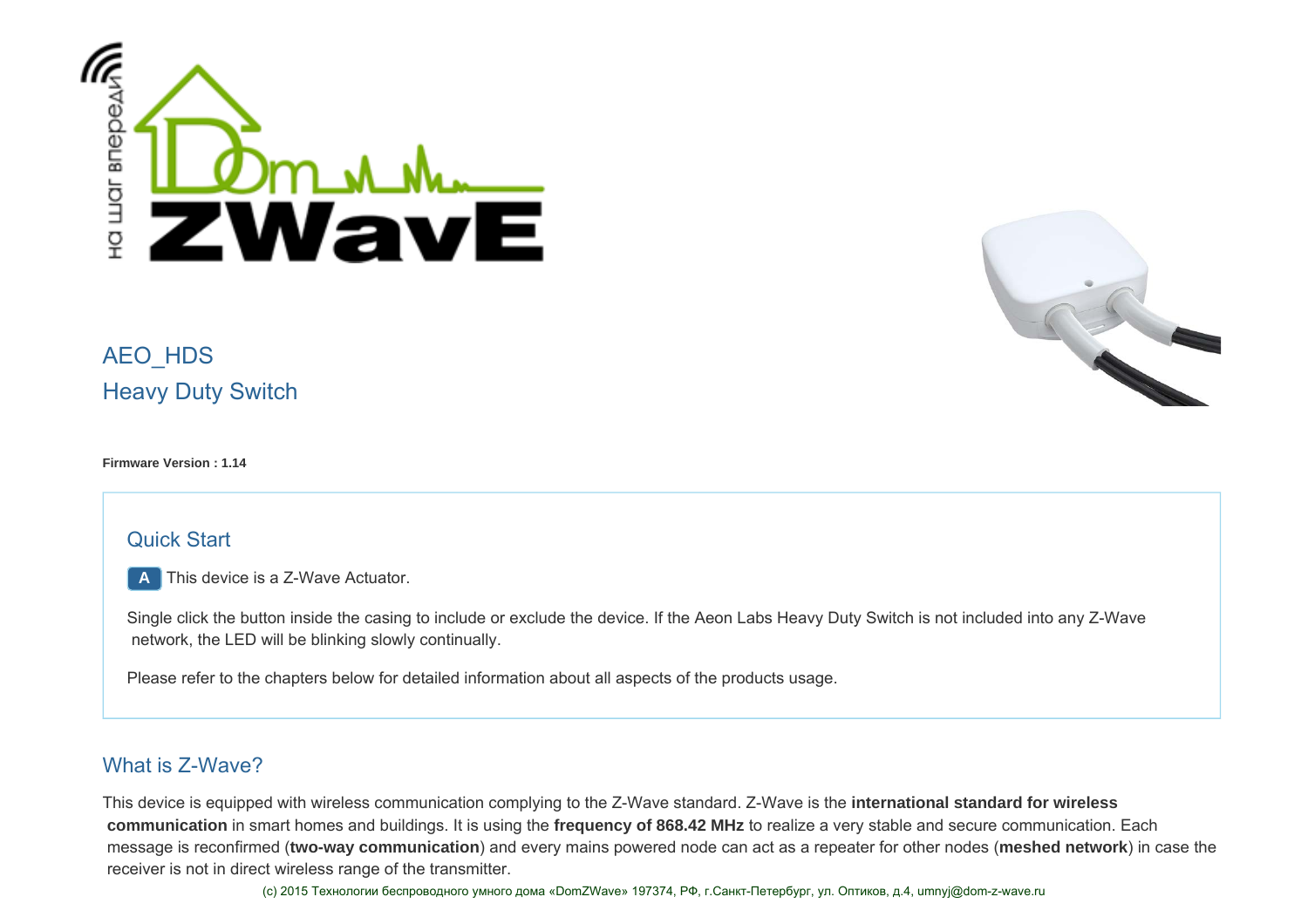Z-Wave differentiates between Controllers and Slaves. Slaves are either sensors **(S)** transmitting metered or measured data or actuators **(A)** capable to execute an action. Controllers are either static mains powered controllers **(C)** also referred to as gateways or mobile battery operated remote controls **(R)**. This results in a number of possible communication patterns within a Z-Wave network that are partly or completely supported by a specific device.

- 1. Controllers control actuators
- 2. Actuators report change of status back to controller
- 3. Sensors report change of status of measured values to controller
- 4. Sensors directly control actuators
- 5. Actuators control other actuators
- 6. Remote controls send signals to static controllers to trigger scenes or other actions
- 7. Remote controls control other actuators.



There are two different role a controller can have. There is always one single primary controller that is

 managing the network and including/excluding devices. The controller may have other functions - like control buttons - as well. All other controllers don't manage the network itself but can control other devices. They are called secondary controllers. The image also shows that its not possible to operate a sensor just from a remote control. Sensors only communicate with static controllers.

### Product description

The Aeon Labs Heavy Duty Switch is used for wireless control, automate and record the power consumption of heavy loads up to 40 amps. The Device can be controlled by other Z-Wave devices and can switch his heavy loads. He also works as a repeater and can forward, if the respective device are in range, signals to other Devices.

## Before Device is installed

Please read carefully the enclosed user manual before installation of the radio-actuator, in order to ensure an error-free functioning.

 ATTENTION: only authorized technicians under consideration of the country-specific installation guidelines/norms may do works with 230 Volt mains power. Prior to the assembly of the product, the voltage network has to be switched off and ensured against re-switching.

 The product is permitted only for proper use as specified in the user manual. Any kind of guarantee claim has to be forfeited if changes, modifications or painting are undertaken. The product must be checked for damages immediately after unpacking. In the case of damages, the product must not be operated in any case. If a danger-free operation of the equipment cannot be assured, the voltage supply has to be interrupted immediately and the equipment has to be protected from unintended operation.

### Installation Guidelines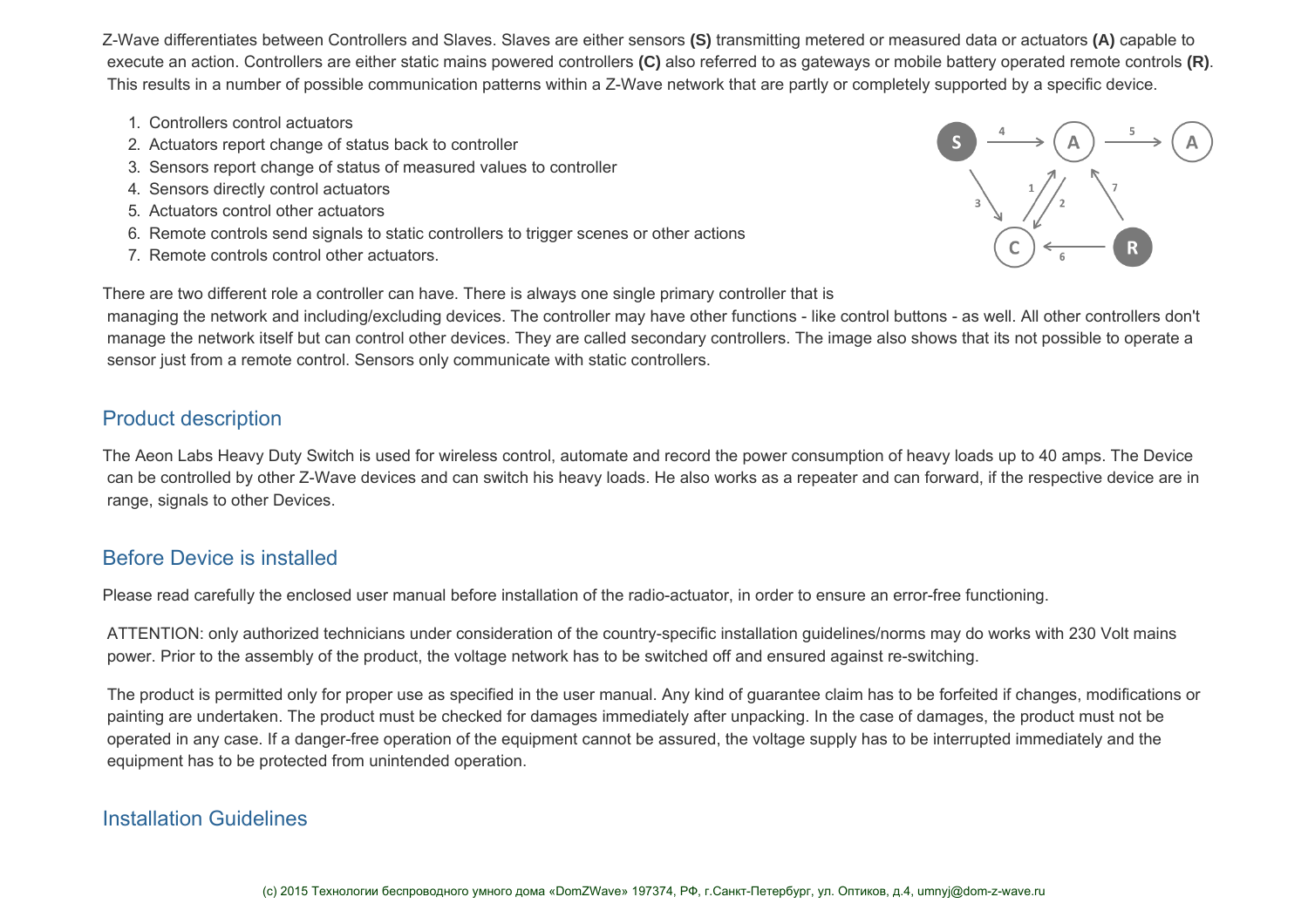

After the electrical installation the device has to be implemented in the Z-Wave Network.

### Behavior within the Z-Wave network

**I** On factory default the device does not belong to any Z-Wave network. The device needs to join an existing wireless network to communicate with the devices of this network. This process is called **Inclusion**. Devices can also leave a network. This process is called **Exclusion**. Both processes are initiated by the primary controller of the Z-Wave network. This controller will be turned into exclusion respective inclusion mode. Please refer to your primary controllers manual on how to turn your controller into inclusion or exclusion mode. Only if the primary controller is in inclusion or exclusion mode, this device can join or leave the network. Leaving the network - i.e. being excluded - sets the device back to factory default.

If the device already belongs to a network, follow the exclusion process before including it in your network. Otherwise inclusion of this device will fail. If the controller being included was a primary controller, it has to be reset first.

To include the Aeon Labs Heavy Duty Switch with your Z-Wave controller simple bring it in the inclusion-mode and click the Inclusion/Exclusion button at the Aeon Labs Heavy Duty Switch once. If the Aeon Labs Heavy Duty Switch was successfully included to a Z-Wave network, the Status Indication LED will either be solid on or off (depending on if the switch is on or off) 10 seconds after the button was last pressed.

### Operating the device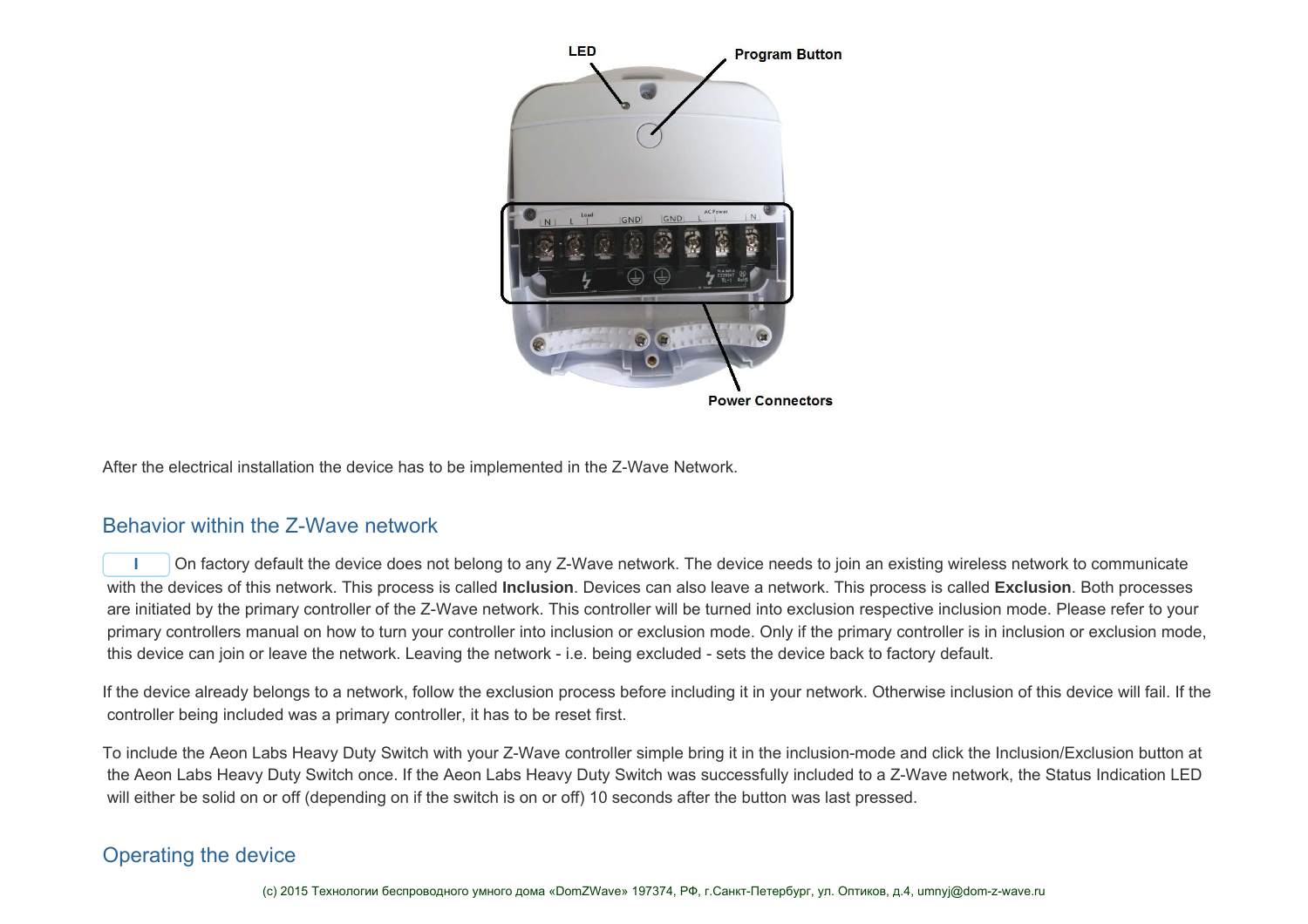### Node Information Frame

**NI** The Node Information Frame is the business card of a Z-Wave device. It contains information about the device type and the technical capabilities. The inclusion and exclusion of the device is confirmed by sending out a Node Information Frame. Beside this it may be needed for certain network operations to send out a Node Information Frame.

A single click at the Inclusion/Exclusion switch sends a Node Information Frame.

### LED Control

- The LED on the Micro Switch will blink if it is currently not paired into a Z-Wave network.
- If the Aeon Labs Micro Switch was successfully included to a Z-Wave network, the Status Indication LED will either be solid on or off (depending on if the switch is on or off) 10 seconds after the button was pressed.

### **Associations**

**A** Z-Wave devices control other Z-Wave devices. The relationship between one device controlling another device is called *association*. In order to control a different device, the controlling device needs to maintain a list of devices that will receive controlling commands. These lists are called  **association groups** and they are always related to certain events (e.g. button pressed, sensor triggers, ...). In case the event happens all devices stored in the respective association group will receive a common wireless command.

Association Groups:

|   | Group 1 (max. nodes in group: 5) |
|---|----------------------------------|
| - | Group 2 (max. nodes in group: 5) |

### Configuration Parameters

Z-Wave products are supposed to work out of the box after inclusion, however certain configuration can adapt the function better to user needs or unlock further enhanced features.

**IMPORTANT:** Controllers may only allow to configure signed values. In order to set values in the range 128 … 255 the value sent in the application shall be the desired value minus 256. For example: to set a parameter to 200 it may be needed to set a value of 200 minus 256 = minus 56. In case of two byte (с) 2015 Технологии беспроводного умного дома «DomZWave» 197374, РФ, г.Санкт-Петербург, ул. Оптиков, д.4, umnyj@dom-z-wave.ru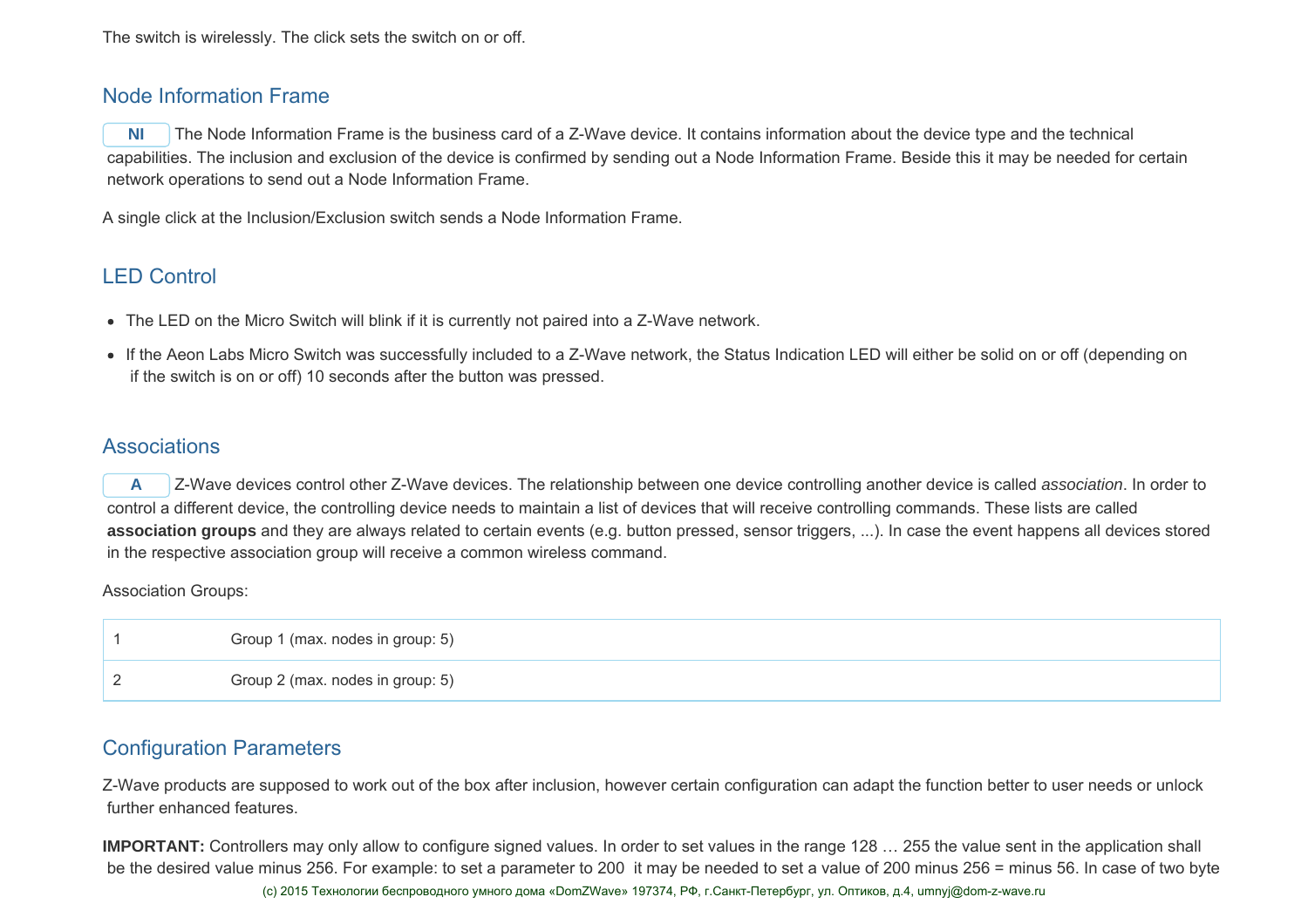value the same logic applies: Values greater than 32768 may needed to be given as negative values too.

#### **Current Overload Protection (Parameter Number 3, Parameter Size 1)**

Load will be closed when the Current more than 39,5A and the time more than 5 seconds.

| <b>Value</b> | <b>Description</b>                     |
|--------------|----------------------------------------|
|              | Activate Overload Protection (Default) |
|              | Deactivate Overload Protection         |

#### **Output Load Status (Parameter Number 20, Parameter Size 1)**

Configure the output load status after re power on.

| <b>Value</b> | <b>Description</b>    |
|--------------|-----------------------|
| u            | last status (Default) |
|              | always on             |
| -            | always off            |

### **Notification on Status Change (Parameter Number 80, Parameter Size 1)**

Defines the automated status notification of an associated device when status changes.

| <b>Value</b> | <b>Description</b> |
|--------------|--------------------|
| ◡            | nothing (Default)  |
|              | hail               |
|              | basic CC report    |

#### **Enables/disables parameter 91/92 (Parameter Number 90, Parameter Size 1)**

| <b>Value</b> | <b>Description</b>                |
|--------------|-----------------------------------|
|              | Enabled parameter 91/92 (Default) |
|              | Disabled parameter 91/92          |

(с) 2015 Технологии беспроводного умного дома «DomZWave» 197374, РФ, г.Санкт-Петербург, ул. Оптиков, д.4, umnyj@dom-z-wave.ru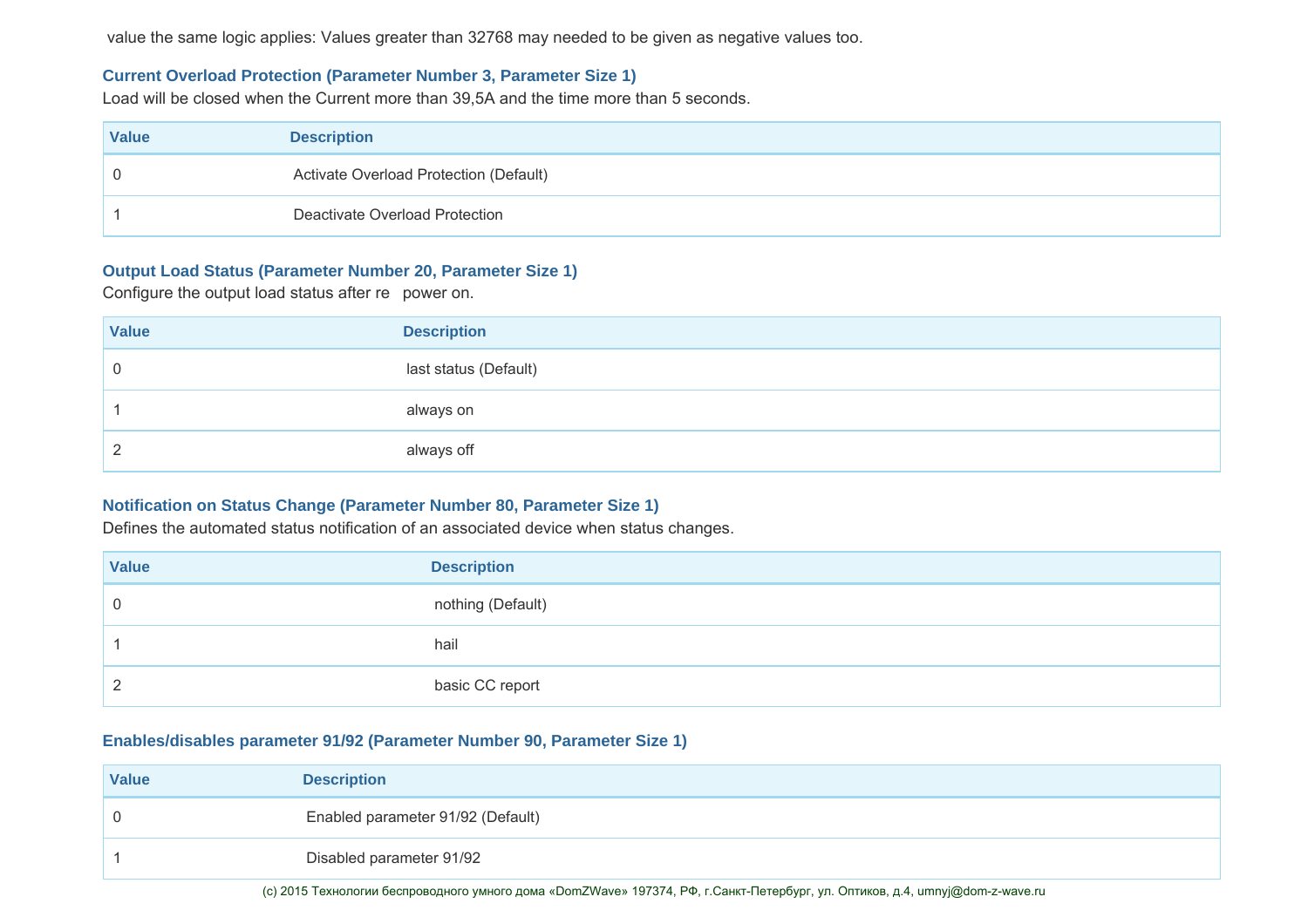#### **Minimum Change to send Report (Watt) (Parameter Number 91, Parameter Size 2)**

The value represents the minimum change in wattage for a Report to be sent .

| Value       | <b>Description</b>                                               |
|-------------|------------------------------------------------------------------|
| $0 - 32000$ | The value represents the minimum change in wattage. (Default 50) |

#### **Minimum Change to send Report (%) (Parameter Number 92, Parameter Size 1)**

The value represents the minimum change in wattage Percent for a report to be sent. (Valid values 0 100)

| Value     | <b>Description</b>                                                       |
|-----------|--------------------------------------------------------------------------|
| $0 - 100$ | The value represents the minimum change in wattage Percent. (Default 10) |

#### **Partner ID (Parameter Number 200, Parameter Size 1)**

| <b>Value</b> | <b>Description</b>           |
|--------------|------------------------------|
|              | Aeon Labs Standard (Default) |
|              | others                       |

#### **Enable/disable Configuration Locked (Parameter Number 252, Parameter Size 1)**

| <b>Value</b> | <b>Description</b>                     |
|--------------|----------------------------------------|
|              | Deactivate configurationlock (Default) |
|              | Activate configurationlock             |

### Command Classes

#### **Supported Command Classes**

- Basic (version 1)
- Binary Switch (version 1)
- All Switch (version 1)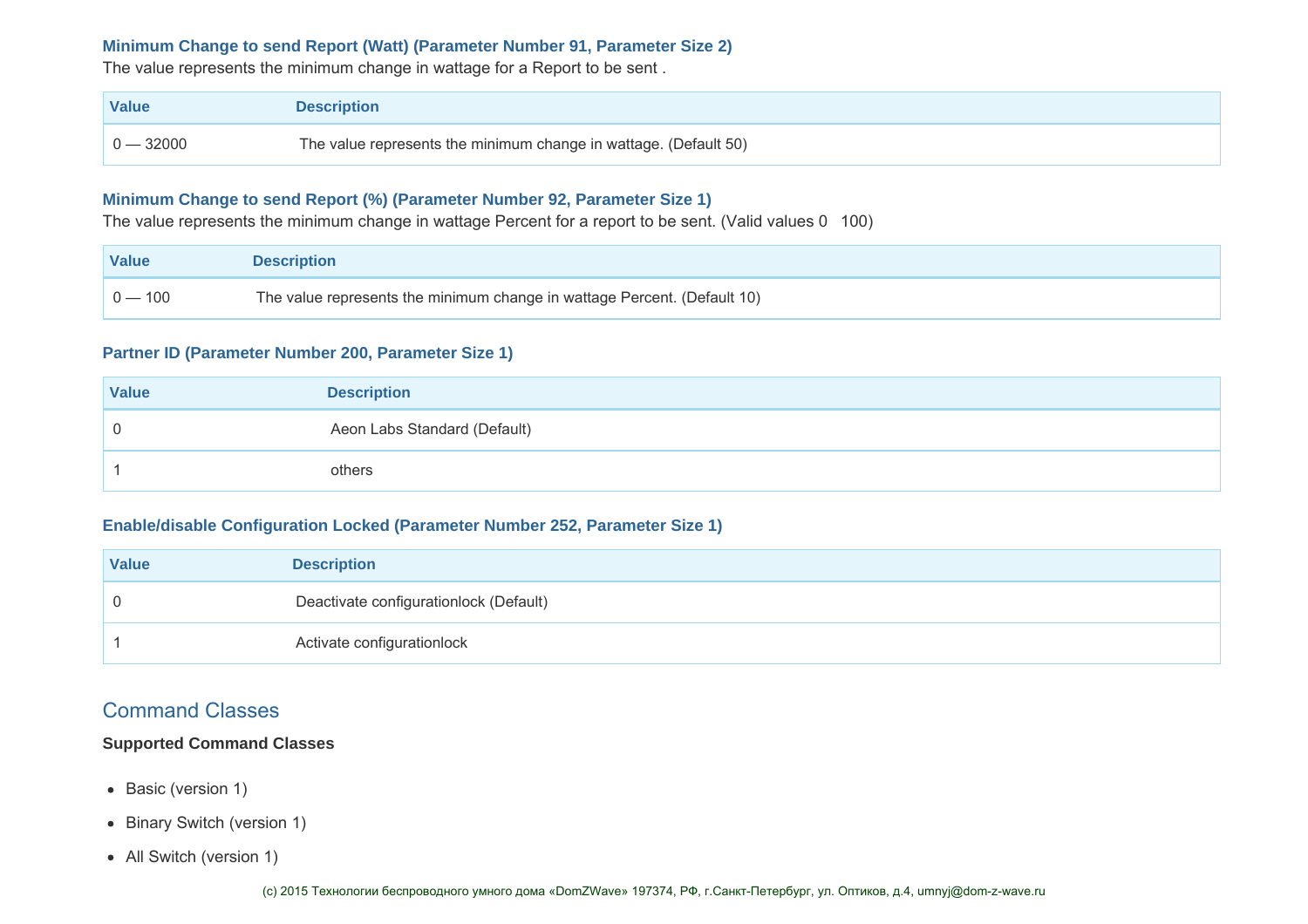Scene Activation (version 1)

- Scene Actuator Configuration (version 1)
- Multilevel Sensor (version 5)
- Meter (version 3)
- Configuration (version 1)
- Manufacturer Specific (version 2)
- Association (version 1)
- Version (version 1)
- Hail (version 1)

### **Controlled Command Classes**

• Hail (version 1)

### Technical Data

| <b>Explorer Frame Support</b> | Yes                             |
|-------------------------------|---------------------------------|
| <b>SDK</b>                    | 4.55.00                         |
| Device Type                   | Slave with routing capabilities |
| <b>Generic Device Class</b>   | <b>Binary Switch</b>            |
| <b>Specific Device Class</b>  | <b>Binary Power Switch</b>      |
| Routing                       | Yes                             |
| <b>FLIRS</b>                  | No                              |
| Firmware Version              | 1.14                            |

Explanation of Z-Waye specific terms<br>Explanation of Z-Waye specific terms